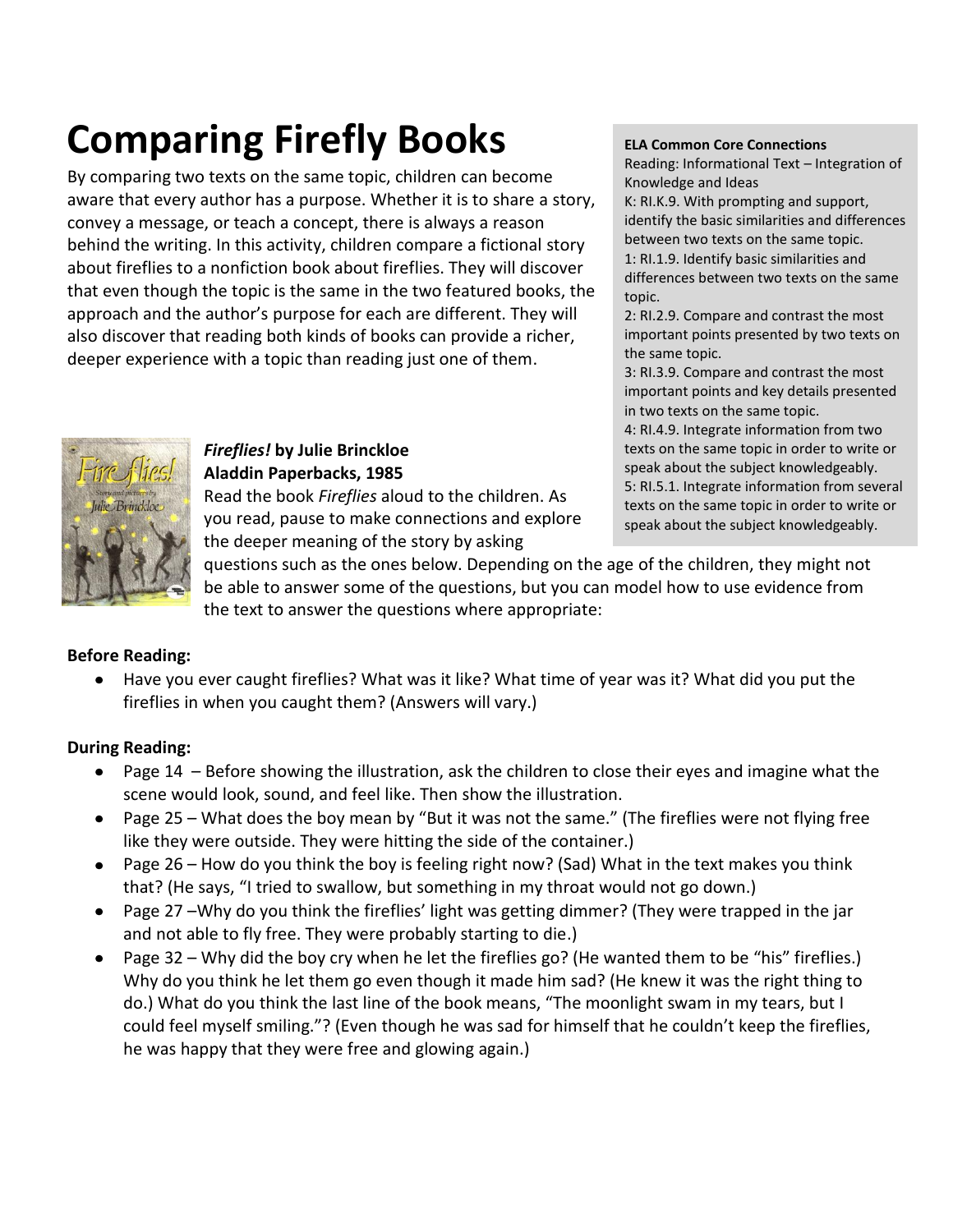#### **After Reading:**

- Julie Brinckloe is both the author and illustrator of this book. She chose to illustrate the book with pencil drawings and just a few colors, gray, blue, and yellow. How do the illustrations help tell the story? (The expressions on the boys face help you know how he is feeling. The way the kids are jumping around as they catch the fireflies lets you know how excited they feel.) How do the colors create a setting and mood? (The colors and shading create the look of twilight—the time when day turns into night. The yellow glow of the fireflies on the blue and gray background also gives the book a magical feeling.
- What do you think is the overall message of this book? (The message the reader receives from a book has to do not only the text, but also their prior experiences, so there is no one right answer to this question. Here are a few possible messages that the reader may take away: Sometimes doing the right this is difficult. You can feel happy and sad about something at the same time. Things in nature don't "belong" to anyone. And so on.)



# *Next Time You See a Firefly* **by Emily Morgan NSTA Kids, 2013**

Tell the children that you have another book to share about fireflies, but this book is nonfiction. Even though nonfiction authors are limited to writing true facts, they can still be creative in the way they share the information. Nonfiction authors have a purpose and many have a central theme to their books. As you read, *Next Time You See a Firefly* together, stop periodically to discuss the information presented and the author's purpose by asking questions such as the following:

### **Before Reading:**

- Have you ever wondered why fireflies flash? Is there a reason? (Ask the children to share some possible reasons.)
- What do you wonder about fireflies? (Answers will vary)

### **During Reading:**

- Pages 10-11 Why do fireflies flash? (To signal a mate.) How can you tell males from females? (The males fly and flash. The females perch in the grass or on a bush and flash.)
- Pages 12-13 What is special about a firefly's flashing pattern? (Each kind, or species, has its own flashing pattern. The fireflies must look for the flashing pattern of their species to mate.)
- Pages 14-15 How does the time a firefly spends as a larva compare to the time it spends as an adult? (A firefly is a larva for about two years and an adult for only about two weeks.)
- Pages 18-19 Why is it important to be gentle when you catch fireflies? (Their wings are not as hard  $\bullet$ as other beetles' wings. This makes them more fragile than most beetles.)
- Pages 20-21 Does this photograph remind you of a picture in the book *Fireflies!*? (Page 17 of *Fireflies!* shows the boy looking at his fireflies in the same kind of jar.)
- Page 22-23 Why do fireflies have such large eyes? (For seeing at night.)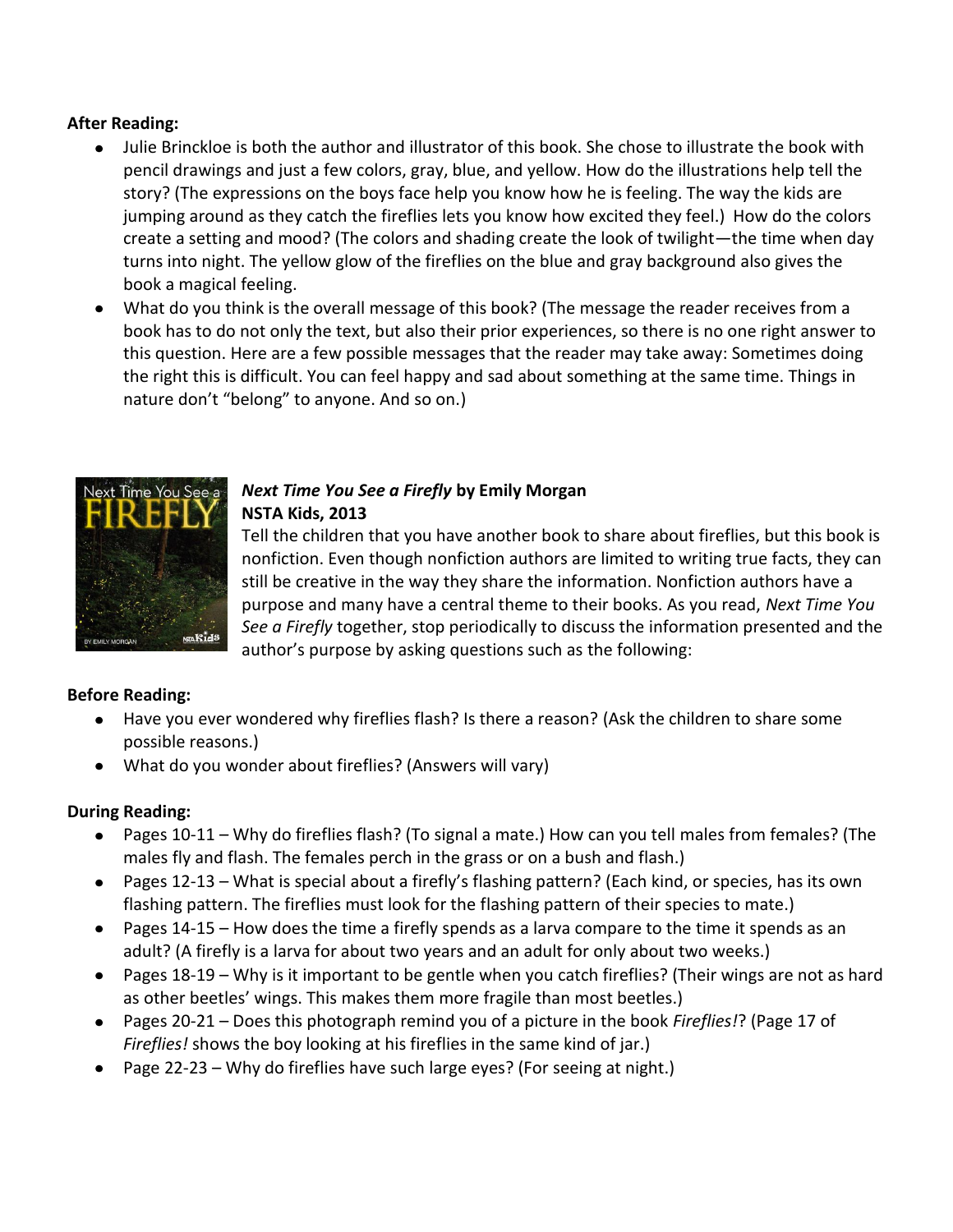#### **After Reading:**

- What did you learn about fireflies from this book? (They flash to find a mate, they are a type of beetle, they spend most of their lives as larvae, and so on.)
- How do you think the author of this book feels about fireflies? (She thinks they are amazing insects.) What evidence from the book makes you think that? (She uses words like "fascinating" [p. 9], "interesting" [p. 14], "extraordinary" [p. 26], and "remarkable" [p. 29].)
- Point out how the book both begins and ends with the same line as the title, "Next time you see a firefly. …" What do you think the author wants you to do the next time you see a firefly? (Take time to really observe it [p. 7] and remember some of the remarkable things they learned about it [p. 29].)
- Read the last paragraph of the "Note to Parents and Teachers" aloud. Tell students that this is a note from the author herself. Ask, what do you think she means by the line, "My wish is that after reading this book, you and your child feel a sense of wonder the next time you see a firefly"? (She hopes that reading the book will make a firefly more special to you the next time you see one.)

#### **Comparing the Two Texts**

Depending on the age of your students, you can choose to do this next part as a discussion or have the students answer the questions in writing. If you choose to have them answer in writing, use the Comparing Two Texts student page.

- How are the books different?
	- o One is fiction, and one is nonfiction.
	- o One tells a story, and the other teaches facts.
	- $\circ$  One is illustrated with pencil drawings, and the other is illustrated with photographs.
- What do the two books have in common?
	- o Both have the same topic—fireflies.
	- o Both show children catching fireflies.
	- o Both describe poking holes in the jar so the fireflies can breathe.
	- o Both discuss setting fireflies free.
- How is the author's purpose different for each book?
	- o In *Fireflies!*, the author's purpose is to tell a story that has a message.
	- o In *Next Time You See a Firefly*, the author's purpose is to teach about fireflies.
- What do you think the authors of these two very different books might have in common? What evidence from the texts makes you think that?
	- $\circ$  They are probably both fascinated by fireflies. They both convey positive feelings about fireflies in the language they used in their books. For example, Julie Brinckloe writes about the "joy" of catching fireflies, and Emily Morgan uses words such as "interesting," "fascinating," and "remarkable" when writing about fireflies.
- How did reading two very different books on the same topic affect the way you think about the fireflies?
	- $\circ$  Answers will vary, but they might include some ideas about how reading the two texts allowed them to experience feelings associated with watching and catching fireflies and learn some facts about them as well.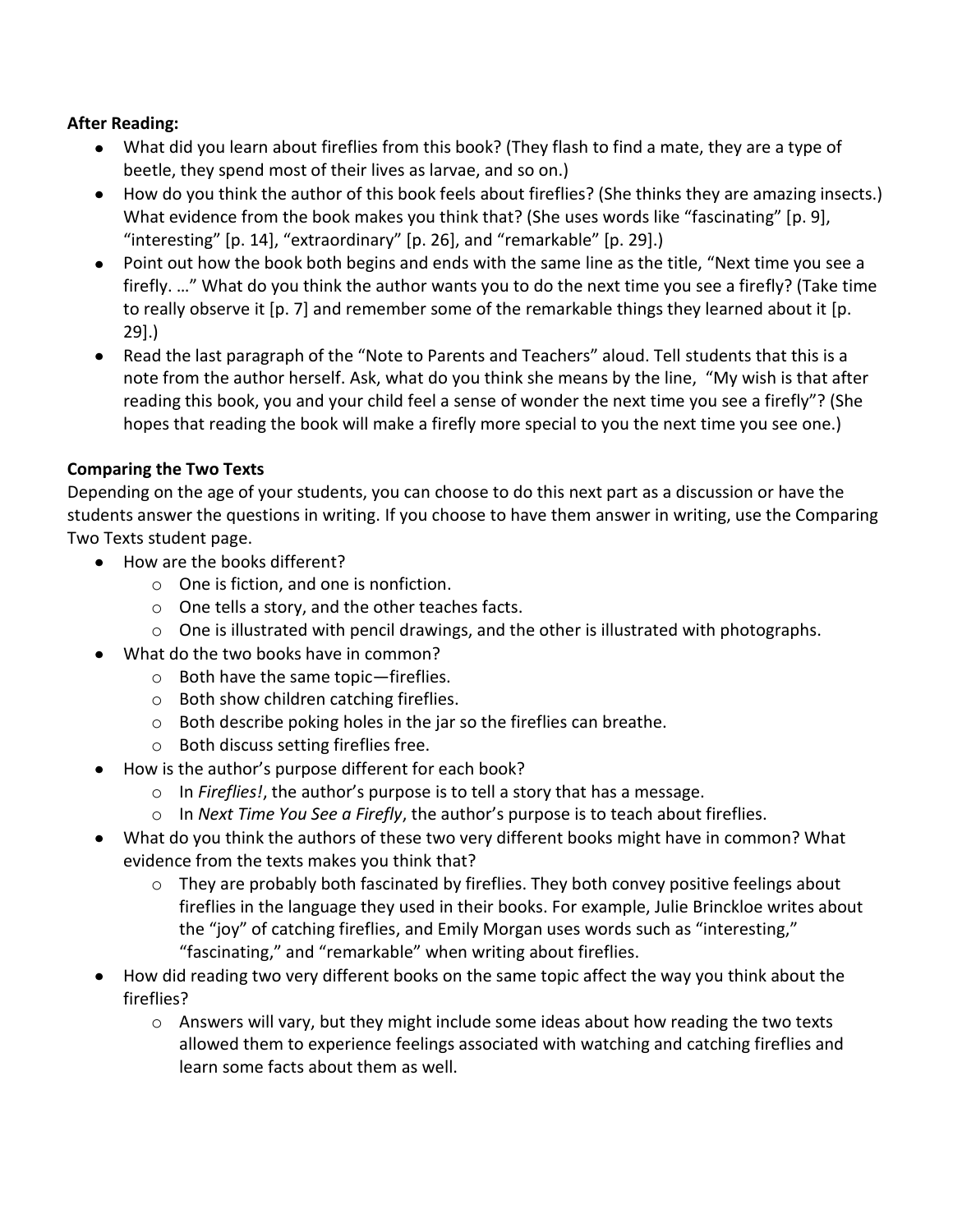#### **More Firefly Books to Read**



*Fireflies in the Night* (Let's-Read-and-Find-Out Science series) By Judy Hawes Illustrated by Ellen Alexander HarperCollins, 1991



*Firefly at Stonybrook Farm* (Smithsonian's Backyard series) By Wendy Pfeffer Illustrated by Larry Mikec Soundprint, 2004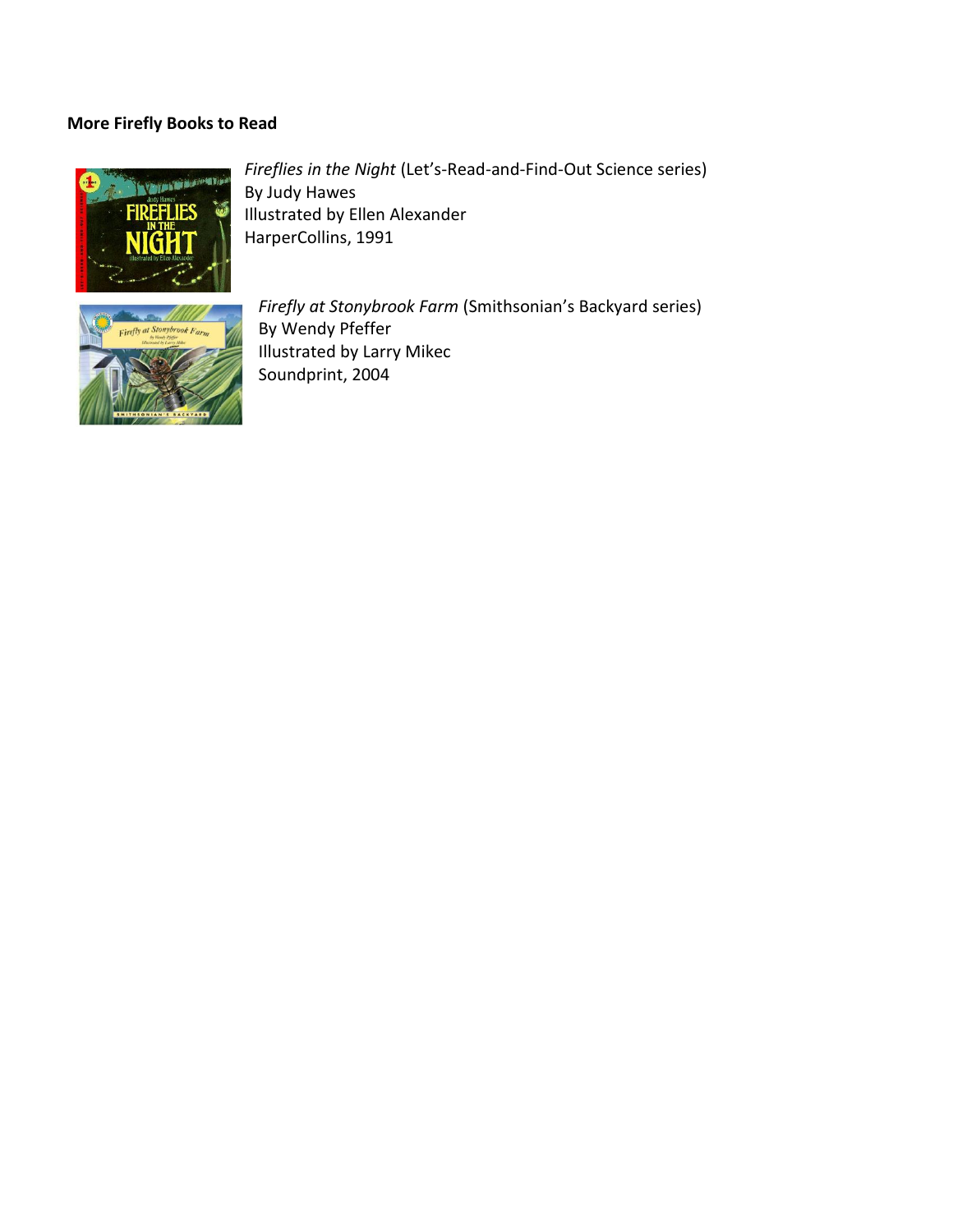Name\_\_\_\_\_\_\_\_\_\_\_\_\_\_\_\_\_\_\_\_\_\_\_

# **Comparing Texts**

1. Use the Venn Diagram below to show the similarities and differences between *Fireflies!* By Julie Brinckloe and *Next Time You See a Firefly* by Emily Morgan.



\_\_\_\_\_\_\_\_\_\_\_\_\_\_\_\_\_\_\_\_\_\_\_\_\_\_\_\_\_\_\_\_\_\_\_\_\_\_\_\_\_\_\_\_\_\_\_\_\_\_\_\_\_\_\_\_\_\_\_\_\_\_\_\_\_\_\_\_\_

\_\_\_\_\_\_\_\_\_\_\_\_\_\_\_\_\_\_\_\_\_\_\_\_\_\_\_\_\_\_\_\_\_\_\_\_\_\_\_\_\_\_\_\_\_\_\_\_\_\_\_\_\_\_\_\_\_\_\_\_\_\_\_\_\_\_\_\_\_

\_\_\_\_\_\_\_\_\_\_\_\_\_\_\_\_\_\_\_\_\_\_\_\_\_\_\_\_\_\_\_\_\_\_\_\_\_\_\_\_\_\_\_\_\_\_\_\_\_\_\_\_\_\_\_\_\_\_\_\_\_\_\_\_\_\_\_\_\_

2. How is the author's purpose different for each book?